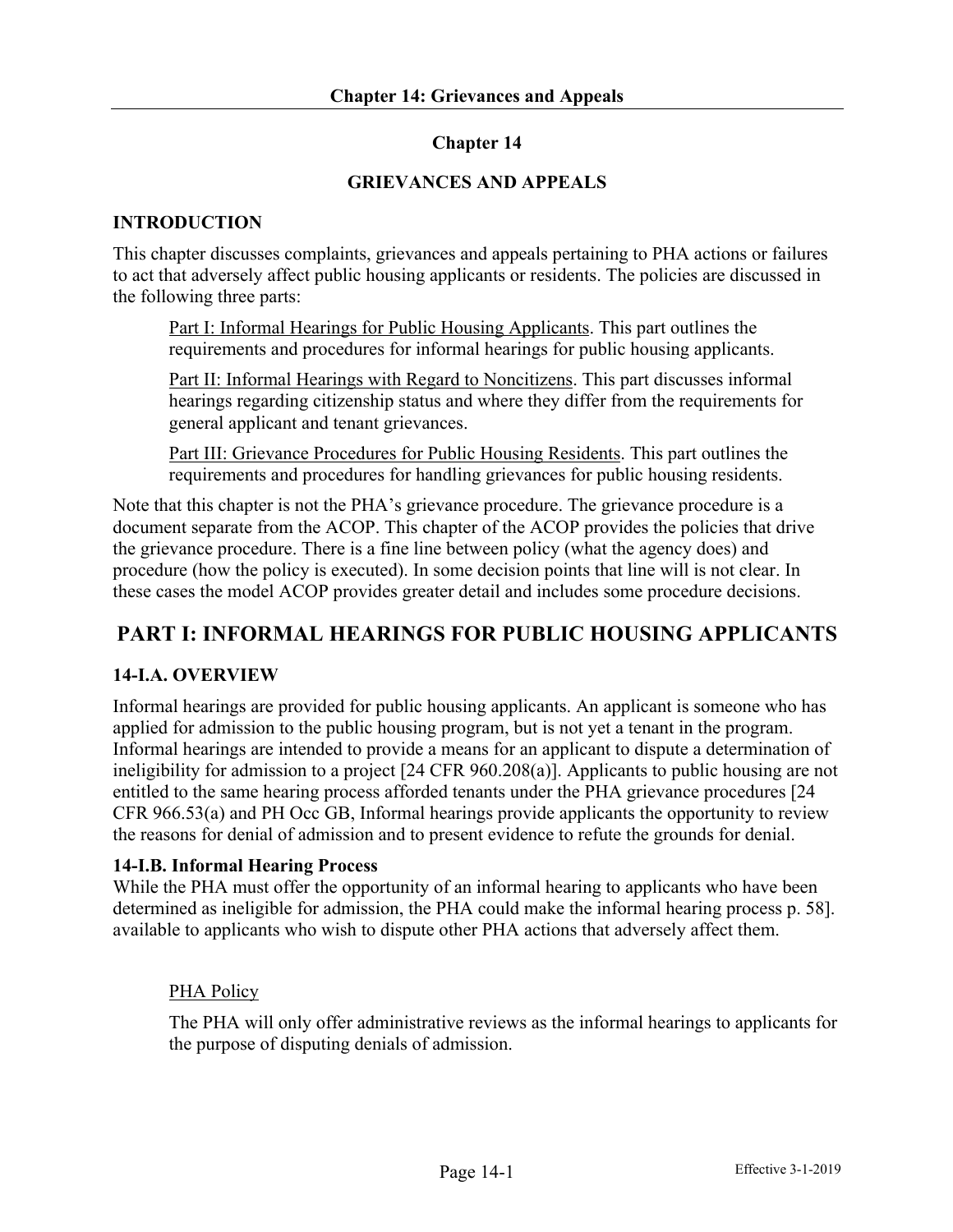### **Notice of Denial [24 CFR 960.208(a)]**

The PHA must give an applicant prompt notice of a decision denying eligibility for admission. The notice must contain a brief statement of the reasons for the PHA decision, and must also state that the applicant may request an informal hearing to dispute the decision. The notice must describe how to obtain the informal hearing.

Prior to notification of denial based on information obtained from criminal or sex offender registration records, the family, in some cases, must be given the opportunity to dispute the information in those records which would be the basis of the denial. See Section 3-III.G for details concerning this requirement.

#### **Scheduling an Administrative Review**

A request for an administrative review must be made in writing and delivered to the PHA either in person or by first class mail, by the close of the business day, no later than 10 business days from the date of the PHA's notification of denial of admission.

The PHA will schedule and send written notice of the administrative review within 10 business days of the family's request.

### **Conducting an Administrative Review [PH Occ GB, p. 58]**

The administrative review will be conducted by a person other than the one who made or approved the decision under review, or a subordinate of this person.

The applicant will be provided an opportunity to present written or oral objections to the decision of the PHA.

The person conducting the administrative review will make a recommendation to the PHA, but the PHA is responsible for making the final decision as to whether admission should be granted or denied.

### **Administrative Review Decision [PH Occ GB, p. 58]**

#### PHA Policy

The PHA will notify the applicant of the PHA's final decision, including a brief statement of the reasons for the final decision.

In rendering a decision, the PHA will evaluate the following matters:

Whether or not the grounds for denial were stated factually in the notice

The validity of grounds for denial of admission. If the grounds for denial are not specified in the regulations or in PHA policy, then the decision to deny assistance will be overturned. See Chapter 3 for a detailed discussion of the grounds for applicant denial.

The validity of the evidence. The PHA will evaluate whether the facts presented prove the grounds for denial of admission. If the facts prove that there are grounds for denial, and the denial is required by HUD, the PHA will uphold the decision to deny admission.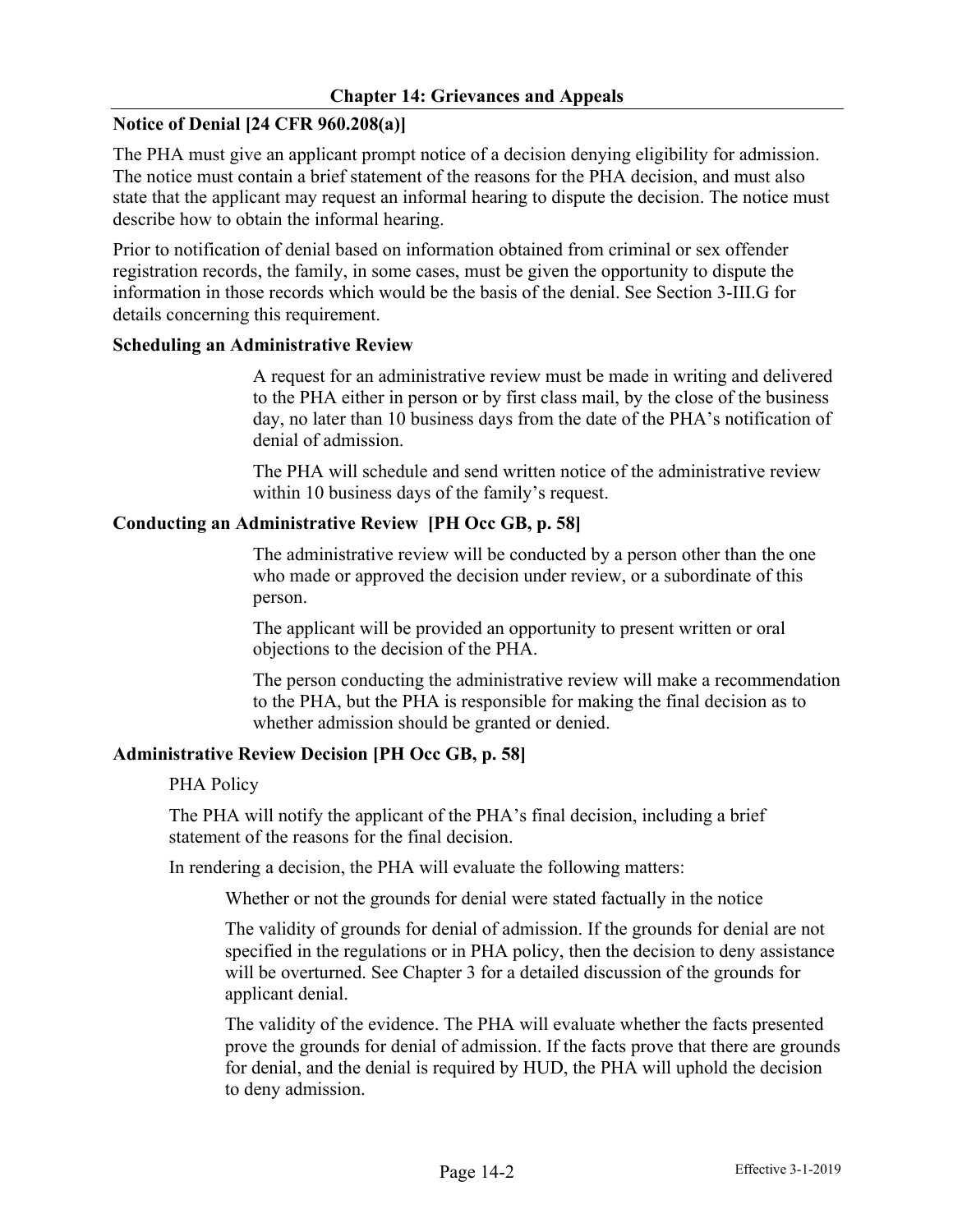If the facts prove the grounds for denial, and the denial is discretionary, the PHA will consider the recommendation of the person conducting the administrative review in making the final decision whether to deny admission.

The PHA will notify the applicant of the final decision, including a statement explaining the reason(s) for the decision. The notice will be mailed, with return receipt requested, within 10 business days of the administrative review, to the applicant and his or her representative, if any.

If the administrative review decision overturns the denial, processing for admission will resume.

If the family fails to appear for their administrative review, the denial of admission will stand and the family will be so notified.

#### **Reasonable Accommodation for Persons with Disabilities**

Persons with disabilities may request reasonable accommodations to participate in the administrative review process and the PHA must consider such accommodations. The PHA must also consider reasonable accommodation requests pertaining to the reasons for denial if related to the person's disability. See Chapter 2 for more detail pertaining to reasonable accommodation requests.

# **PART II: INFORMAL HEARINGS WITH REGARD TO NONCITIZENS**

### **14-II.A. HEARING AND APPEAL PROVISIONS FOR NONCITIZENS [24 CFR 5.514]**

Denial or termination of assistance based on immigration status is subject to special hearing and notice rules. These special hearings are referred to in the regulations as informal hearings, but the requirements for such hearings are different from the informal hearings used to deny applicants for reasons other than immigration status.

Assistance to a family may not be delayed, denied, or terminated on the basis of immigration status at any time prior to a decision under the United States Citizenship and Immigration Services (USCIS) appeal process. Assistance to a family may not be terminated or denied while the PHA hearing is pending, but assistance to an applicant may be delayed pending the completion of the informal hearing.

A decision against a family member, issued in accordance with the USCIS appeal process or the PHA informal hearing process, does not preclude the family from exercising the right, that may otherwise be available, to seek redress directly through judicial procedures.

### **Notice of Denial or Termination of Assistance [24 CFR 5.514(d)]**

As discussed in Chapters 3 and 13, the notice of denial or termination of assistance for noncitizens must advise the family of any of the following that apply:

- That financial assistance will be denied or terminated, and provide a brief explanation of the reasons for the proposed denial or termination of assistance.
- The family may be eligible for proration of assistance.
- In the case of a tenant, the criteria and procedures for obtaining relief under the provisions for preservation of families [24 CFR 5.514 and 5.518].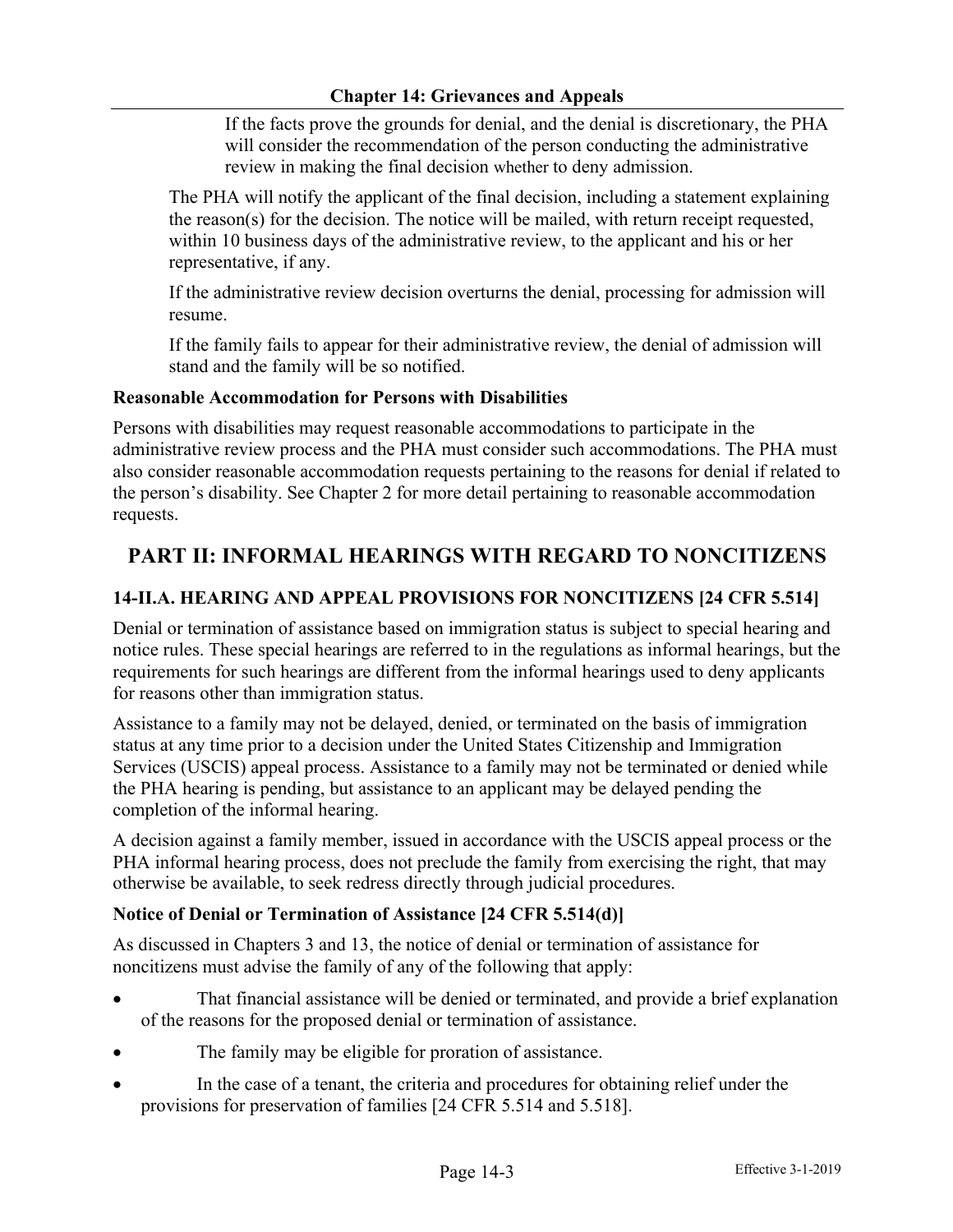- That the family has a right to request an appeal to the USCIS of the results of secondary verification of immigration status and to submit additional documentation or explanation in support of the appeal.
- That the family has a right to request an informal hearing with the PHA either upon completion of the USCIS appeal or in lieu of the USCIS appeal.
- For applicants, assistance may not be delayed until the conclusion of the USCIS appeal process, but assistance may be delayed during the period of the informal hearing process.

#### **United States Citizenship and Immigration Services Appeal Process [24 CFR 5.514(e)]**

When the PHA receives notification that the USCIS secondary verification failed to confirm eligible immigration status, the PHA must notify the family of the results of the USCIS verification. The family will have 30 days from the date of the notification to request an appeal of the USCIS results. The request for appeal must be made by the family in writing directly to the USCIS. The family must provide the PHA with a copy of the written request for appeal and proof of mailing.

#### PHA Policy

The PHA will offer administrative reviews as the informal hearings.

The PHA will notify the family in writing of the results of the USCIS secondary verification within 10 business days of receiving the results.

The family must provide the PHA with a copy of the written request for appeal and proof of mailing within 10 business days of sending the request to the USCIS.

The family must forward to the designated USCIS office any additional documentation or written explanation in support of the appeal. This material must include a copy of the USCIS document verification request (used to process the secondary request) or such other form specified by the USCIS, and a letter indicating that the family is requesting an appeal of the USCIS immigration status verification results.

The USCIS will notify the family, with a copy to the PHA, of its decision. When the USCIS notifies the PHA of the decision, the PHA must notify the family of its right to request an informal hearing.

### PHA Policy

The PHA will send written notice to the family of its right to request an administrative review within 10 business days of receiving notice of the USCIS decision regarding the family's immigration status.

#### **Administrative Review Procedures for Applicants [24 CFR 5.514(f)]**

After notification of the USCIS decision on appeal, or in lieu of an appeal to the USCIS, an applicant family may request that the PHA provide a hearing. The request for a hearing must be made either within 30 days of receipt of the PHA notice of denial, or within 30 days of receipt of the USCIS appeal decision.

The administrative review procedures for applicant families are described below.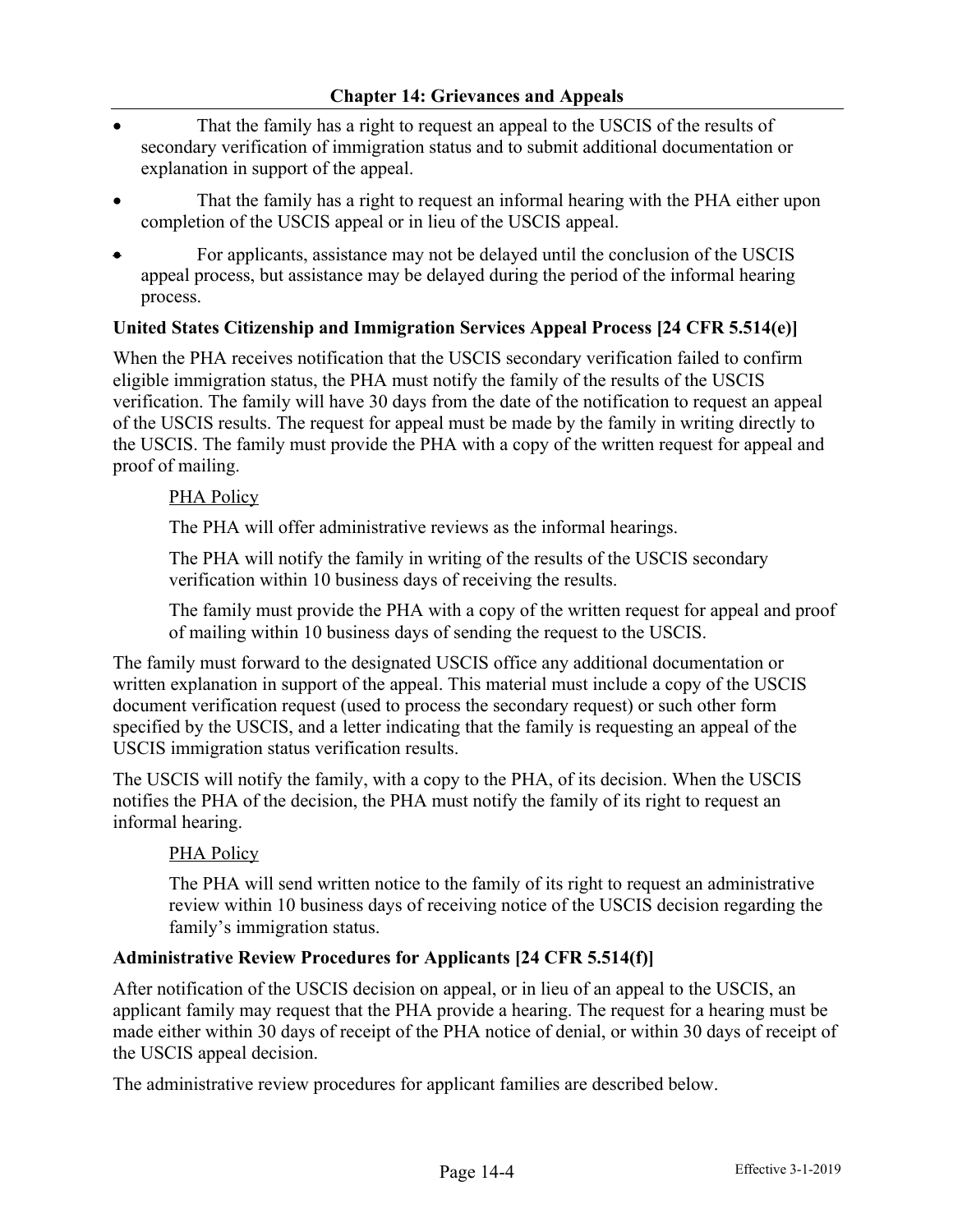### **Aministrative Review Officer**

The PHA must provide an informal hearing before an impartial individual, other than a person who made or approved the decision under review, and other than a person who is a subordinate of the person who made or approved the decision.

#### *Evidence*

The family must be provided the opportunity to examine and copy at the family's expense, at a reasonable time in advance of the hearing, any documents in the possession of the PHA pertaining to the family's eligibility status, or in the possession of the USCIS (as permitted by USCIS requirements), including any records and regulations that may be relevant to the hearing.

#### PHA Policy

The family will be allowed to copy any documents related to the hearing at a cost of \$.25 per page. The family must request discovery of PHA documents no later than 12:00 p.m. on the business day prior to the hearing.

The family must be provided the opportunity to present evidence and arguments in support of eligible status. Evidence may be considered without regard to admissibility under the rules of evidence applicable to judicial proceedings.

The family must also be provided the opportunity to refute evidence relied upon by the PHA, and to confront and cross-examine all witnesses on whose testimony or information the PHA relies.

#### *Representation and Interpretive Services*

This section describes the family's right to be represented by an attorney or other designee, and to arrange for an interpreter to attend the hearing.

#### *Recording of the Hearing*

The PHA will not provide a transcript of an audio taped hearing.

#### *Hearing Decision*

The PHA must provide the family with a written notice of the final decision, based solely on the facts presented at the hearing, within 10 business days of the date of the administrative review. The notice must state the basis for the decision.

#### **Retention of Documents [24 CFR 5.514(h)]**

The PHA must retain for a minimum of 5 years specific documents that were submitted to the PHA by the family, or provided to the PHA as part of the USCIS appeal or the PHA administrative review process.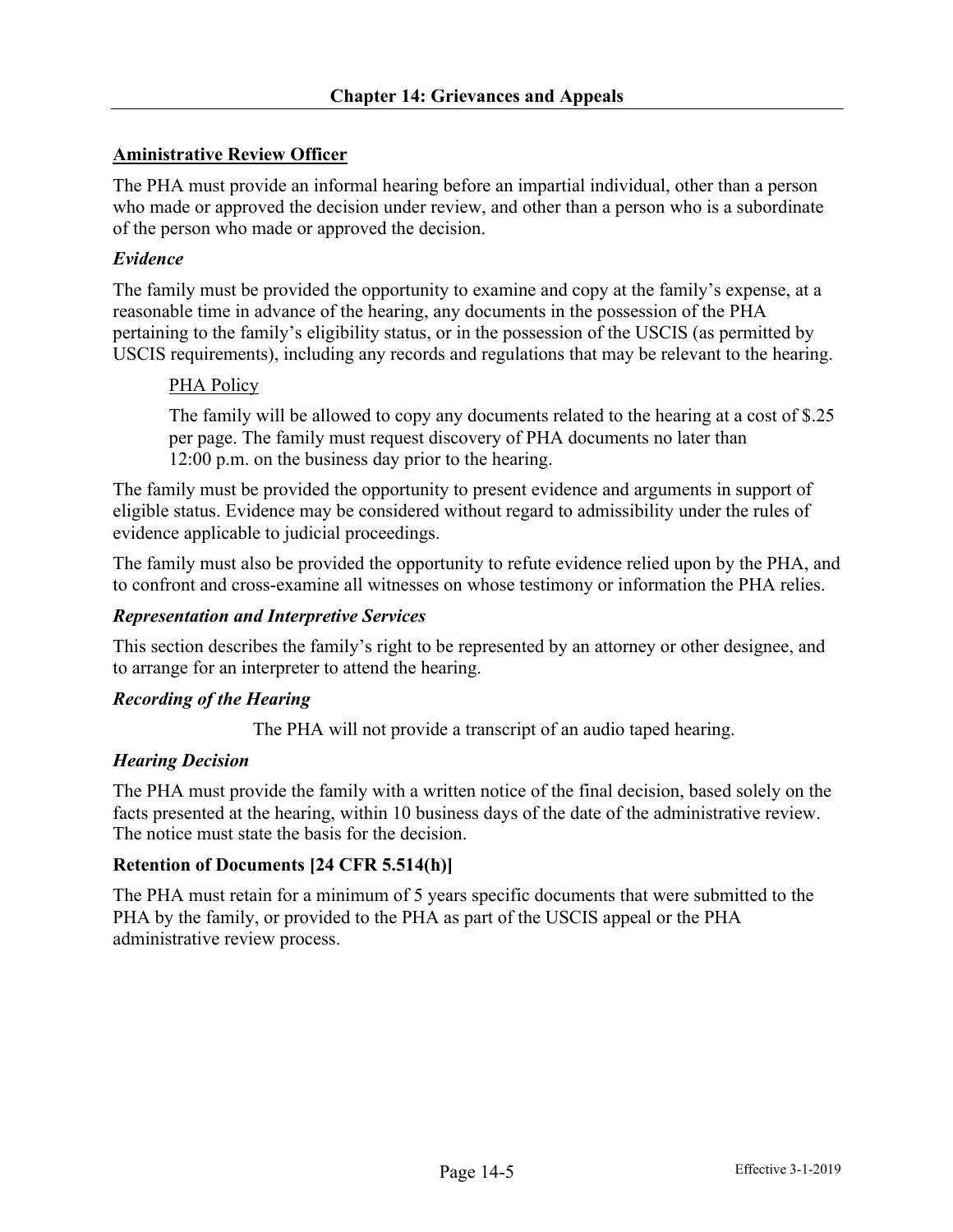# **PART III: GRIEVANCE PROCEDURES FOR PUBLIC HOUSING RESIDENTS**

### **14-III.A. REQUIREMENTS [24 CFR 966.52]**

PHAs must have a grievance procedure in place through which residents of public housing are provided an opportunity to grieve any PHA action or failure to act involving the lease or PHA policies which adversely affect their rights, duties, welfare, or status.

The PHA grievance procedure must be included in the lease.

### PHA Policy

The PHA grievance procedure will be incorporated by reference in the tenant lease.

The PHA must provide at least 30 days notice to tenants and resident organizations setting forth proposed changes in the PHA grievance procedure, and provide an opportunity to present written comments. Comments submitted must be considered by the PHA before adoption of any changes to the grievance procedure by the PHA.

#### PHA Policy

Residents and resident organizations will have 30 calendar days from the date they are notified by the PHA of any proposed changes in the PHA grievance procedure, to submit written comments to the PHA.

The PHA must furnish a copy of the grievance procedure to each tenant and to resident organizations.

### **14-III.B. DEFINITIONS [24 CFR 966.53 and 24 CFR 966.51(a)(2)(i)]**

There are several terms used by HUD with regard to public housing grievance procedures, which take on specific meanings different from their common usage. These terms are as follows:

- **Grievance** any dispute which a tenant may have with respect to PHA action or failure to act in accordance with the individual tenant's lease or PHA regulations which adversely affect the individual tenant's rights, duties, welfare or status
- **Complainant** any tenant whose grievance is presented to the PHA or at the project management office
- **Due Process Determination** a determination by HUD that law of the jurisdiction requires that the tenant must be given the opportunity for a hearing in court which provides the basic elements of due process before eviction from the dwelling unit
- **Elements of Due Process** an eviction action or a termination of tenancy in a state or local court in which the following procedural safeguards are required:
	- Adequate notice to the tenant of the grounds for terminating the tenancy and for eviction
	- Right of the tenant to be represented by counsel
	- Opportunity for the tenant to refute the evidence presented by the PHA including the right to confront and cross-examine witnesses and to present any affirmative legal or equitable defense which the tenant may have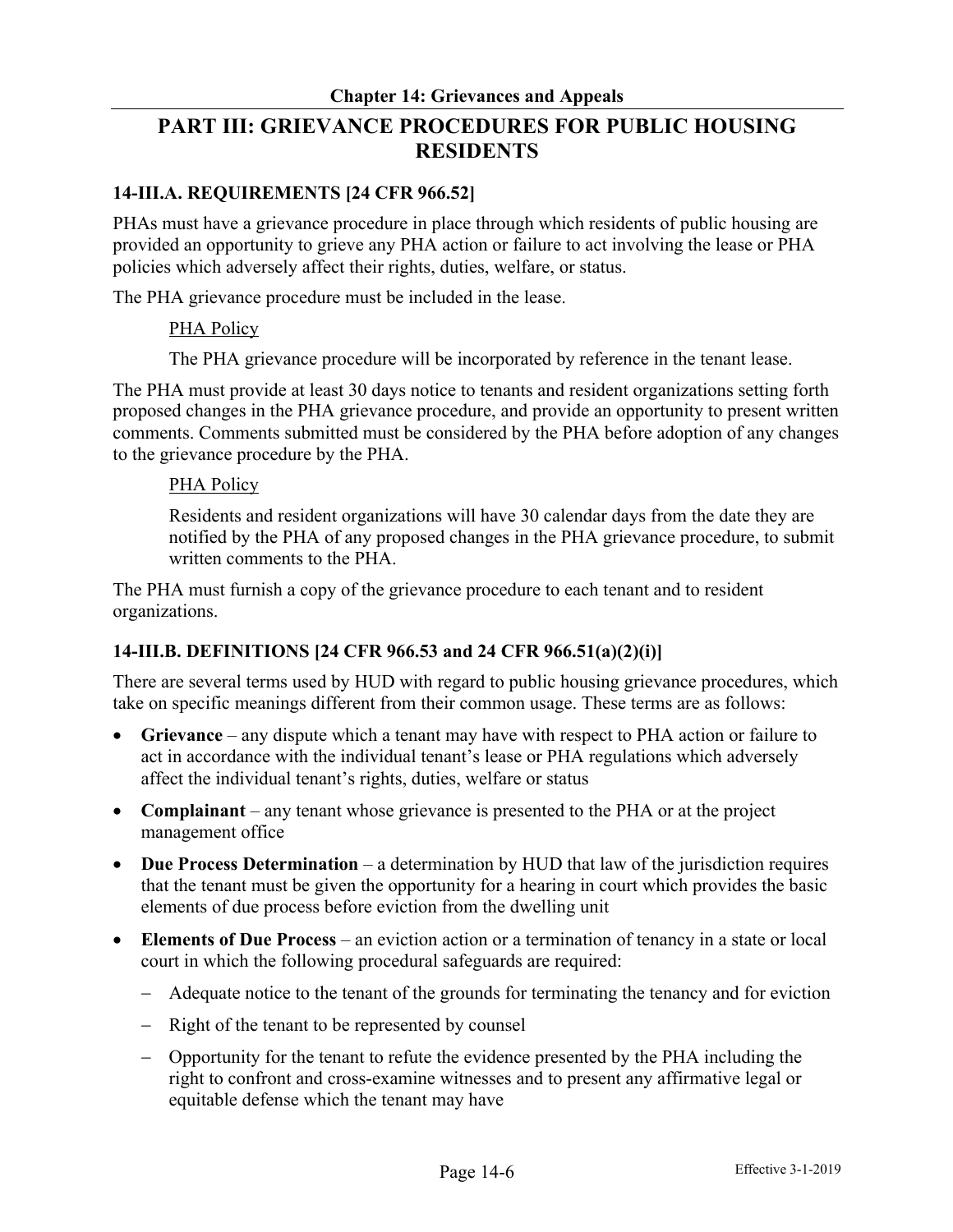- A decision on the merits
- **Hearing Officer** a person/panel selected in accordance with HUD regulations to hear grievances and render a decision with respect thereto
- **Administrative Review Officer** a person/panel selected in accordance with HUD regulations to hear grievances and render a decision with respect thereto
- **Tenant**  the adult person (or persons) (other than a live-in aide)
	- Who resides in the unit, and who executed the lease with the PHA as lessee of the dwelling unit, or, if no such person now resides in the unit,
	- Who resides in the unit, and who is the remaining head of household of the tenant family residing in the dwelling unit

#### **14-III.C. APPLICABILITY [24 CFR 966.51]**

Grievances could potentially address most aspects of a PHA's operation. However, there are some situations for which the grievance procedure is not applicable.

The grievance procedure is applicable only to individual tenant issues relating to the PHA. It is not applicable to disputes between tenants not involving the PHA. Class grievances are not subject to the grievance procedure and the grievance procedure is not to be used as a forum for initiating or negotiating policy changes of the PHA.

If HUD has issued a due process determination, a PHA may exclude from the PHA grievance procedure any grievance concerning a termination of tenancy or eviction that involves:

- Any criminal activity that threatens the health, safety or right to peaceful enjoyment of the premises of other residents or employees of the PHA
- Any violent or drug-related criminal activity on or off such premises
- Any criminal activity that resulted in felony conviction of a household member

In states without due process determinations, PHAs must grant opportunity for grievance hearings for all lease terminations, regardless of cause, with the following exception: PHAs may use expedited grievance procedures for the first two of the three excluded categories listed above. These expedited grievance procedures are described in Section 14-III.E. below.

If HUD has issued a due process determination, the PHA may evict through the state/local judicial eviction procedures. In this case, the PHA is not required to provide the opportunity for a hearing under the PHA's grievance procedure as described above.

#### PHA Policy

The PHA is located in a HUD-declared due process state. Therefore, the PHA will not offer grievance hearings for lease terminations involving criminal activity that resulted in a felony conviction of a household member or that threatens the health, safety, or right to peaceful enjoyment of the premises of other residents or employees of the PHA, or for violent or drug-related criminal activity on or off the premises.

See Chapter 13 for related policies on the content of termination notices.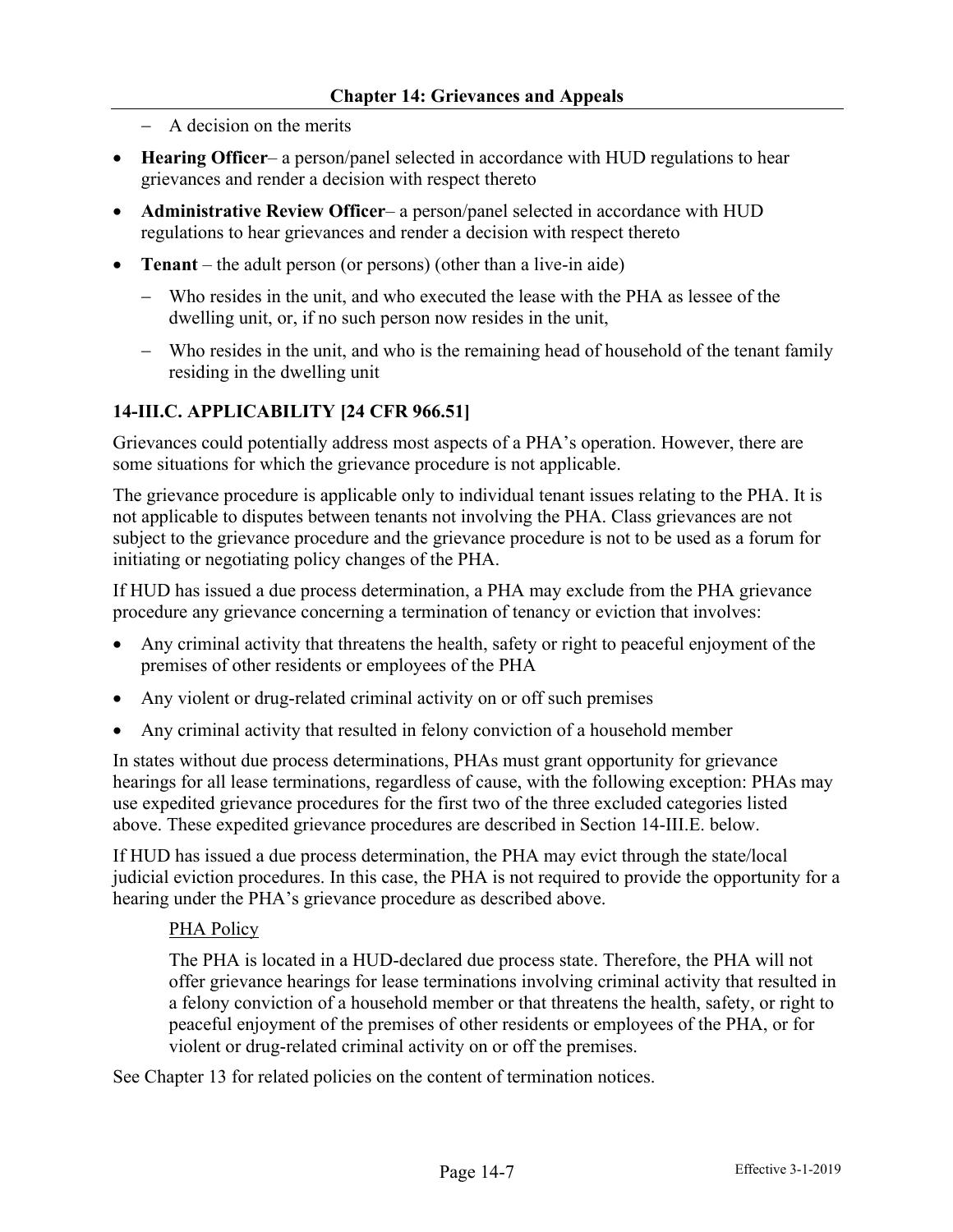### **14-III.D INFORMAL SETTLEMENT OF GRIEVANCE [24 CFR 966.54]**

HUD regulations state that any grievance must be personally presented, either orally or in writing, to the PHA office or to the office of the housing development in which the complainant resides so that the grievance may be discussed informally and settled without a hearing.

> The PHA will offer administrative reviews as the informal settlement of a grievance. The PHA will accept requests in writing, to the PHA office within 10 business days of the grievable event. Within 10 business days of receipt of the request the PHA will arrange a meeting with the tenant at a mutually agreeable time and confirm such meeting in writing to the tenant.

> If a tenant fails to attend the scheduled meeting without prior notice, the PHA will reschedule the appointment only if the tenant can show good cause for failing to appear, or if it is needed as a reasonable accommodation for a person with disabilities.

Good cause is defined as an unavoidable conflict which seriously affects the health, safety or welfare of the family.

The PHA will prepare a summary of the informal settlement within 5 business days; one copy to be given to the tenant and one copy to be retained in the PHA's tenant file.

### **14-III.E. PROCEDURES TO OBTAIN A FORMAL HEARING [24 CFR 966.55]**

### **Requests for Hearing and Failure to Request [24 CFR 966.55(a), (c), and (d)]**

All grievances must be presented in accordance with the administrative review prescribed above as a condition prior to a grievance hearing. However, if the complainant can show good cause for failure to proceed with the informal settlement process to the hearing officer/panel, the hearing officer/panel may waive this provision [24 CFR 966.55(d)].

The complainant must submit the request in writing for a grievance hearing within a reasonable time after receipt of the summary of informal discussion [24 CFR 966.55(a)]. The request must specify the reasons for the grievance and the action or relief sought.

#### PHA Policy

KCKHA will follow the process as outlined in the Appeals Hearing Policy and Procedures when it comes to executing the Formal Hearing process in this Section of the Grievance Procedure. The Appeals Hearing Policy and Procedure provides all aspects of the due process from the receipt of the complainant notice requesting a hearing to the final determination by the Hearing Officer.

The resident must submit a written request for a grievance hearing to the PHA within 10 business days of the tenant's receipt of the summary of the administrative review or the termination of housing assistance.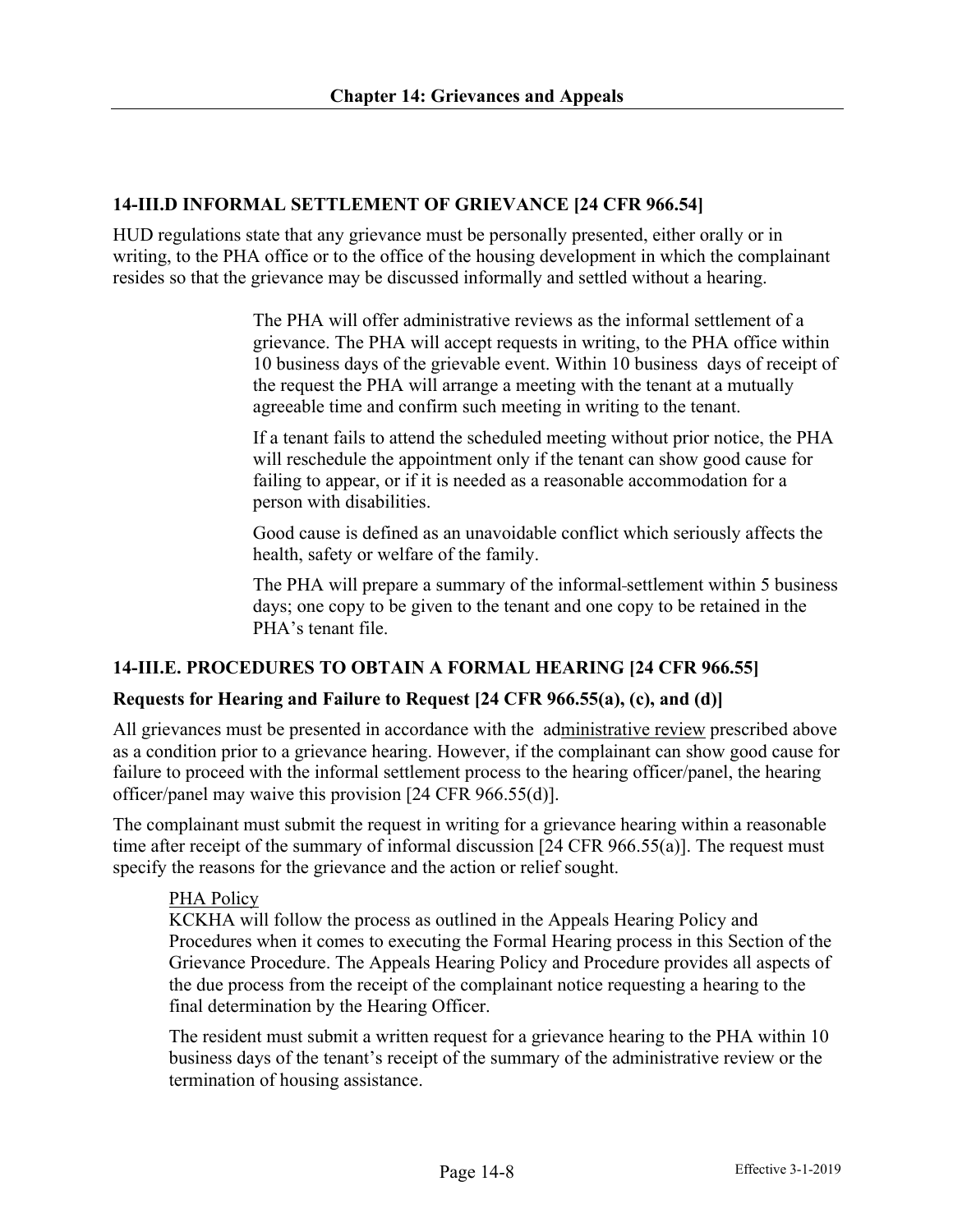- The reason for the grievance
- The action or relief sought

If the complainant does not request a hearing, the PHA's disposition of the grievance under the administrative review or the termination of housing assistance will become final. However, failure to request a hearing does not constitute a waiver by the complainant of the right to contest the PHA's action in disposing of the complaint in an appropriate judicial proceeding [24 CFR 966.55(c)].

### **Scheduling of Hearings [24 CFR 966.55(f)]**

If the complainant has complied with all requirements for requesting a hearing as described above, a hearing must be scheduled by the hearing officer/panel promptly for a time and place reasonably convenient to both the complainant and the PHA. A written notification specifying the time, place and the procedures governing the hearing must be delivered to the complainant and the appropriate PHA official.

> Within 5 business days of receiving a written request for a hearing, the hearing officer will schedule and send written notice of the hearing to both the complainant and the PHA.

The PHA may wish to permit the tenant to request to reschedule a hearing for good cause.

The tenant may request to reschedule a hearing for good cause, or if it is needed as a reasonable accommodation for a person with disabilities. Good cause is defined as an unavoidable conflict which seriously affects the health, safety, or welfare of the family. Requests to reschedule a hearing must be made orally or in writing prior to the hearing date. At its discretion, the PHA may request documentation of the "good cause" prior to rescheduling the hearing.

#### **Expedited Grievance Procedure [24 CFR 966.55(g)]**

The PHA may establish an expedited grievance procedure for any grievance concerning a termination of tenancy or eviction that involves:

- Any criminal activity that threatens the health, safety, or right to peaceful enjoyment of the premises by other residents or employees of the PHA, or
- Any drug-related criminal activity on or near such premises

The PHA will offer expedited grievance procedures.

#### **14-III.F. SELECTION OF HEARING OFFICER [24 CFR 966.55(b)]**

The grievance hearing must be conducted by an impartial person or persons appointed by the PHA, other than the person who made or approved the PHA action under review, or a subordinate of such person.

PHA grievance hearings will be conducted by a single hearing officer.

The PHA must determine the methodology for appointment of the hearing officer and it must be stated in the grievance procedure.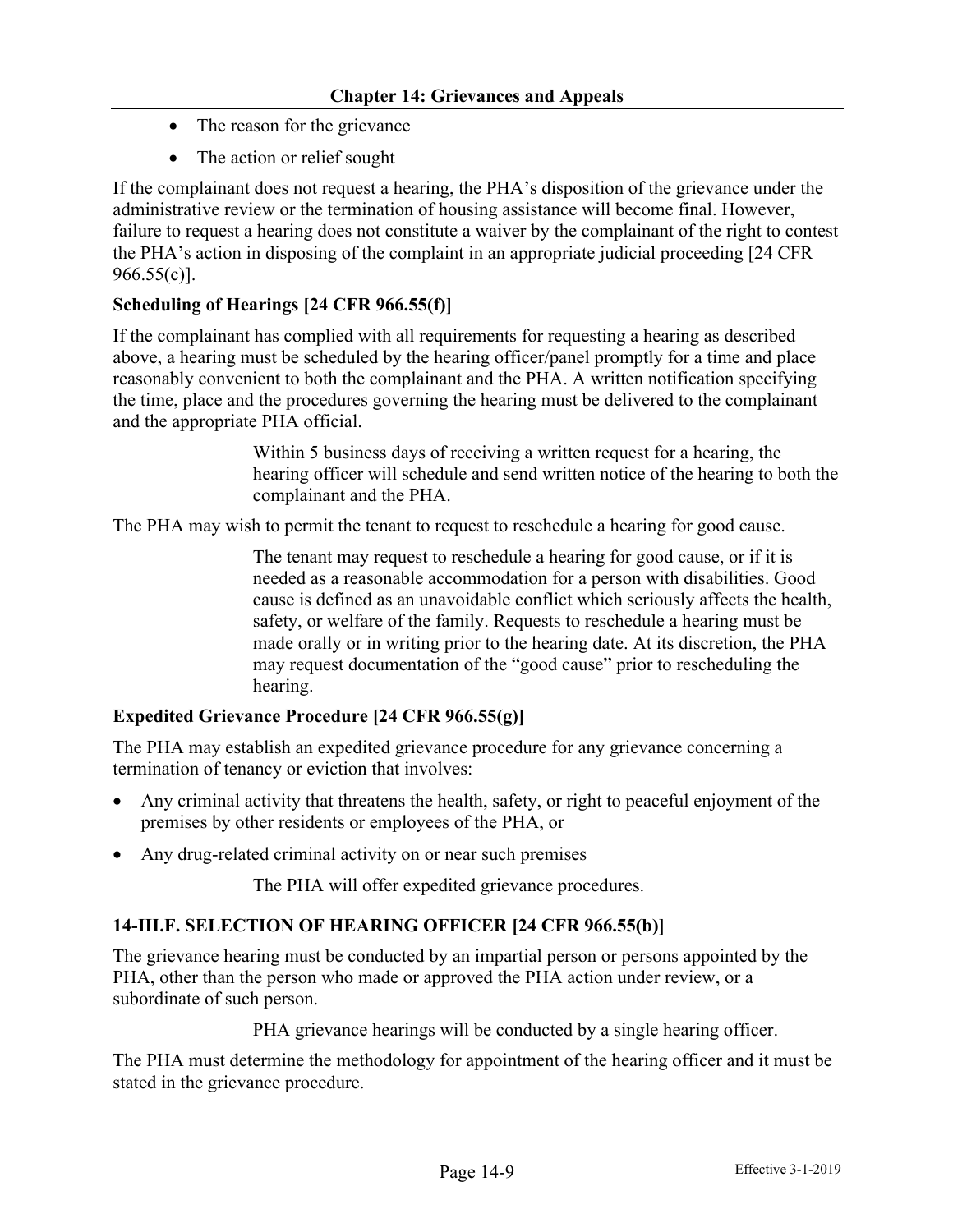The PHA will appoint a person who has been selected in the manner required under the grievance procedure. Efforts will be made to assure that the person selected is neither a friend nor enemy of the complainant, that they do not have a personal stake in the matter under dispute, and will otherwise not appear to lack impartiality.

### **14-III.G. PROCEDURES GOVERNING THE HEARING [24 CFR 966.56]**

#### **Rights of Complainant [24 CFR 966.56(b)]**

The complainant will be afforded a fair hearing. This includes:

The opportunity to examine before the grievance hearing any PHA documents, including records and regulations that are directly relevant to the hearing. The tenant must be allowed to copy any such document at the tenant's expense. If the PHA does not make the document available for examination upon request by the complainant, the PHA may not rely on such document at the grievance hearing.

#### PHA Policy

The tenant will be allowed to copy any documents related to the hearing at a cost of \$.25 per page. The family must request discovery of PHA documents no later than 12:00 p.m. on the business day prior to the hearing.

• The right to be represented by counsel or other person chosen to represent the tenant and to have such person make statements on the tenant's behalf.

### PHA Policy

Hearings may be attended by the following applicable persons:

A PHA representative(s) and any witnesses for the PHA

The tenant and any witnesses for the tenant

The tenant's counsel or other representative

Any other person approved by the PHA as a reasonable accommodation for a person with a disability

- The right to a private hearing unless the complainant requests a public hearing.
- The right to present evidence and arguments in support of the tenant's complaint, to controvert evidence relied on by the PHA or project management, and to confront and crossexamine all witnesses upon whose testimony or information the PHA or project management relies.
- A decision based solely and exclusively upon the facts presented at the hearing.

#### **Decision without Hearing [24 CFR 966.56(c)]**

The hearing officer may render a decision without proceeding with the hearing if the hearing officer determines that the issue has been previously decided in another proceeding.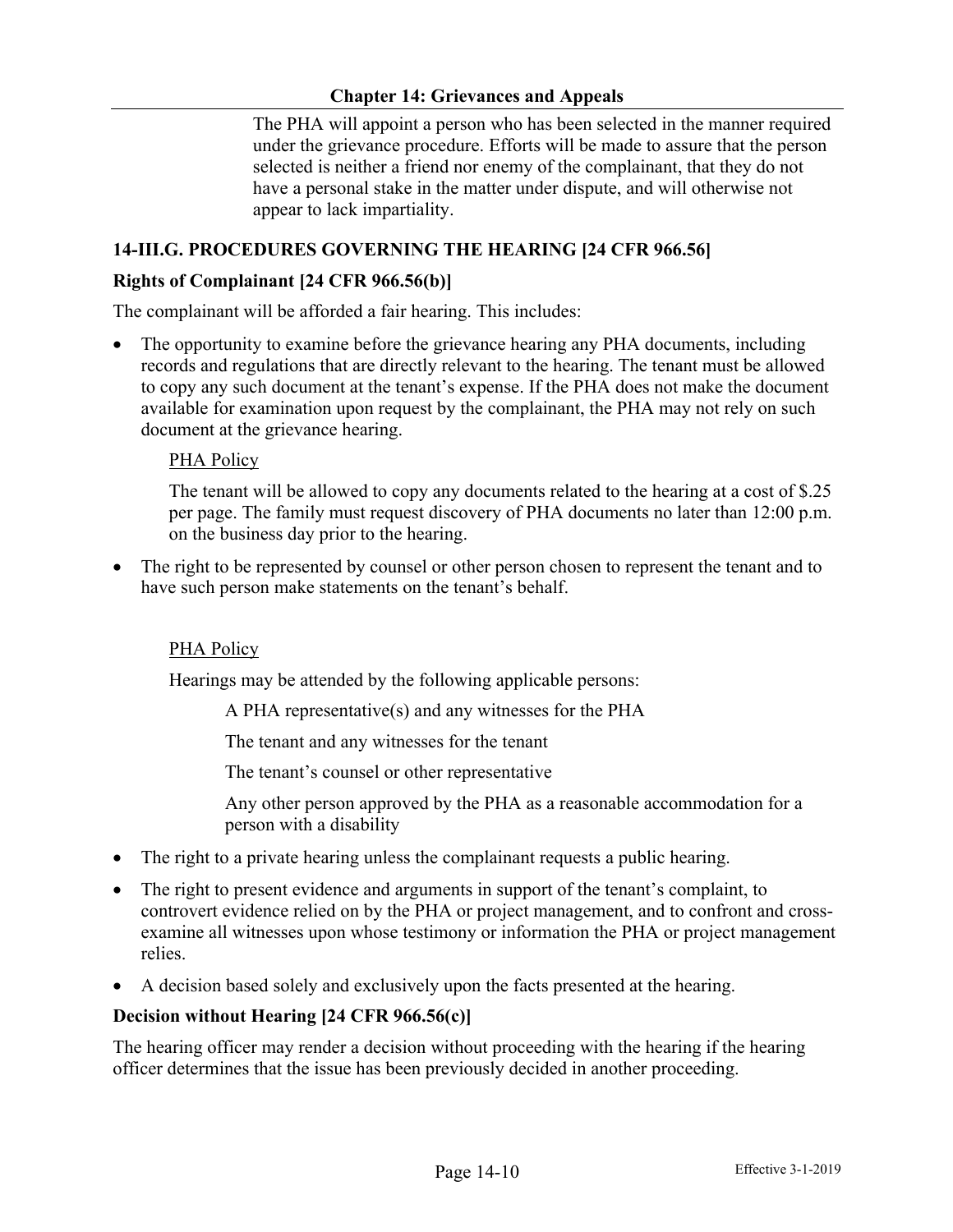## **Failure to Appear [24 CFR 966.56(d)]**

If the complainant or the PHA fails to appear at a scheduled hearing, the hearing officer/panel may make a determination to postpone the hearing for not to exceed five business days or may make a determination that the party has waived his/her right to a hearing. Both the complainant and the PHA must be notified of the determination by the hearing officer: Provided, That a determination that the complainant has waived his/her right to a hearing will not constitute a waiver of any right the complainant may have to contest the PHA's disposition of the grievance in an appropriate judicial proceeding.

There may be times when a complainant does not appear due to unforeseen circumstances which are out of their control and are no fault of their own.

### PHA Policy

If the tenant does not appear at the scheduled time of the hearing, the hearing officer will wait up to 30 minutes. If the tenant appears within 30 minutes of the scheduled time, the hearing will be held. If the tenant does not arrive within 30 minutes of the scheduled time, they will be considered to have failed to appear.

If the tenant fails to appear and was unable to reschedule the hearing in advance, the tenant must contact the PHA within 24 hours of the scheduled hearing date, excluding weekends and holidays. The hearing officer will reschedule the hearing only if the tenant can show good cause for the failure to appear, or it is needed as a reasonable accommodation for a person with disabilities.

"Good cause" is defined as an unavoidable conflict which seriously affects the health, safety, or welfare of the family.

## **General Procedures [24 CFR 966.56(e), (f), and (g)]**

At the hearing, the complainant must first make a showing of an entitlement to the relief sought and thereafter the PHA must sustain the burden of justifying the PHA action or failure to act against which the complaint is directed [24 CFR 966.56(e)].

The hearing must be conducted informally by the hearing officer/panel. The PHA and the tenant must be given the opportunity to present oral or documentary evidence pertinent to the facts and issues raised by the complaint, and to question any witnesses. In general, all evidence is admissible and may be considered without regard to admissibility under the rules of evidence applicable to judicial proceedings [24 CFR 966.56(f)].

### PHA Policy

Any evidence to be considered by the hearing officer must be presented at the time of the hearing. There are four categories of evidence.

**Oral evidence**: the testimony of witnesses

**Documentary evidence**: a writing which is relevant to the case, for example, a letter written to the PHA. Writings include all forms of recorded communication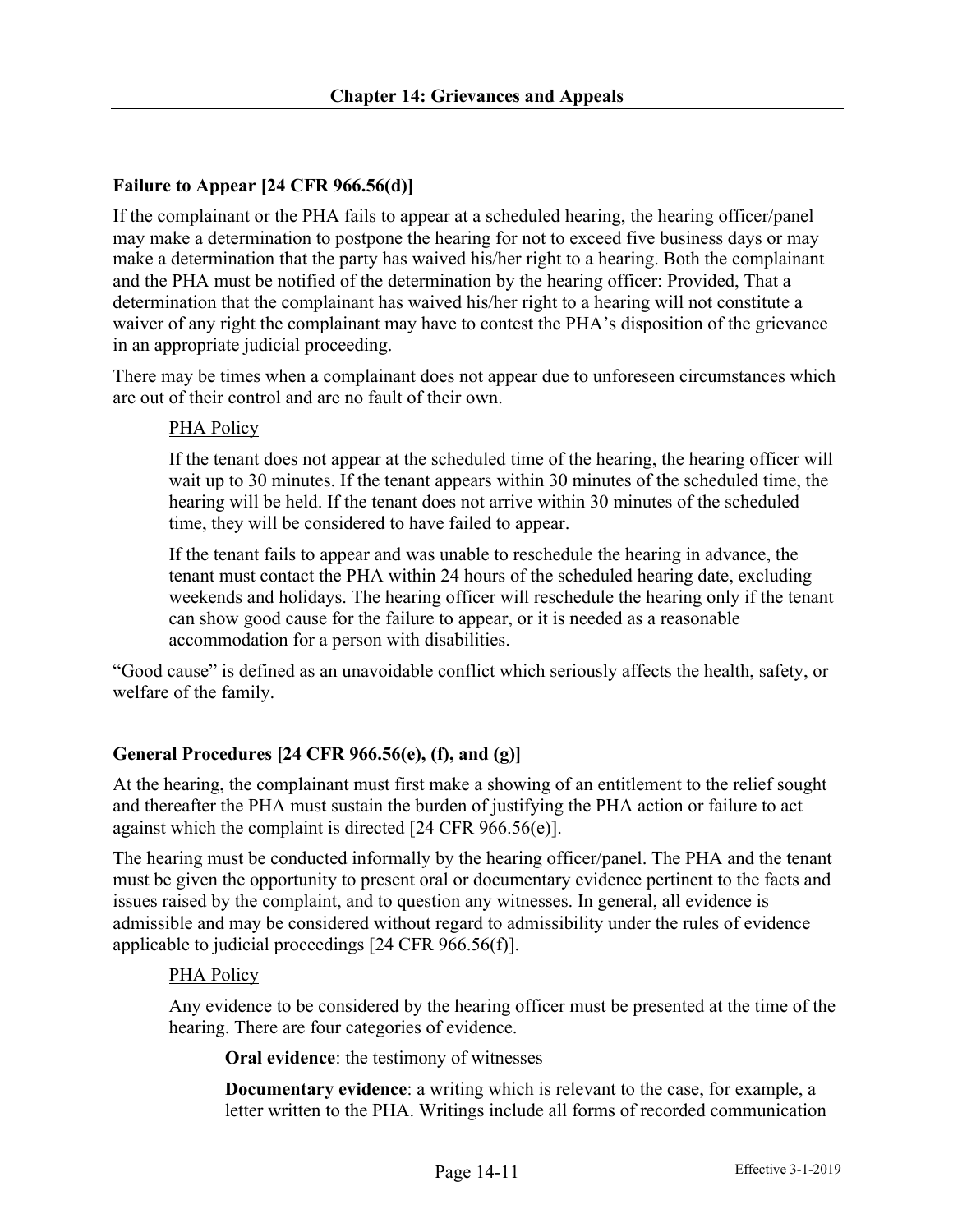or representation, including letters, emails, words, pictures, sounds, videotapes or symbols or combinations thereof.

**Demonstrative evidence**: Evidence created specifically for the hearing and presented as an illustrative aid to assist the hearing officer, such as a model, a chart or other diagram.

**Real evidence**: A tangible item relating directly to the case.

*Hearsay Evidence* is evidence of a statement that was made other than by a witness while testifying at the hearing and that is offered to prove the truth of the matter. Even though evidence, including hearsay, is generally admissible, hearsay evidence alone cannot be used as the sole basis for the hearing officer's decision.

If the PHA fails to comply with the discovery requirements (providing the tenant with the opportunity to examine PHA documents prior to the grievance hearing), the hearing officer will refuse to admit such evidence.

Other than the failure of the PHA to comply with discovery requirements, the hearing officer has the authority to overrule any objections to evidence.

The hearing officer must require the PHA, the complainant, counsel and other participants or spectators to conduct themselves in an orderly fashion. Failure to comply with the directions of the hearing officer/panel to obtain order may result in exclusion from the proceedings or in a decision adverse to the interests of the disorderly party and granting or denial of the relief sought, as appropriate [24 CFR 966.56(f)].

The complainant or the PHA may arrange, in advance and at the expense of the party making the arrangement, for a transcript of the hearing. Any interested party may purchase a copy of such transcript [24 CFR 966.56(g)].

### PHA Policy

The Hearing Officer will take written notes of the hearing. No audio or video of the hearing will be allowed.

### **Accommodations of Persons with Disabilities [24 CFR 966.56(h)]**

The PHA must provide reasonable accommodation for persons with disabilities to participate in the hearing. Reasonable accommodation may include qualified sign language interpreters, readers, accessible locations, or attendants.

If the tenant is visually impaired, any notice to the tenant which is required in the grievance process must be in an accessible format.

See Chapter 2 for a thorough discussion of the PHA's responsibilities pertaining to reasonable accommodation.

### **14-III.H. DECISION OF THE HEARING OFFICER [24 CFR 966.57]**

The hearing officer must issue a written decision, stating the reasons for the decision, within a reasonable time after the hearing. Factual determinations relating to the individual circumstances of the family must be based on a preponderance of evidence presented at the hearing. A copy of the decision must be sent to the tenant and the PHA. The PHA must retain a copy of the decision in the tenant's folder. A copy of the decision, with all names and identifying references deleted,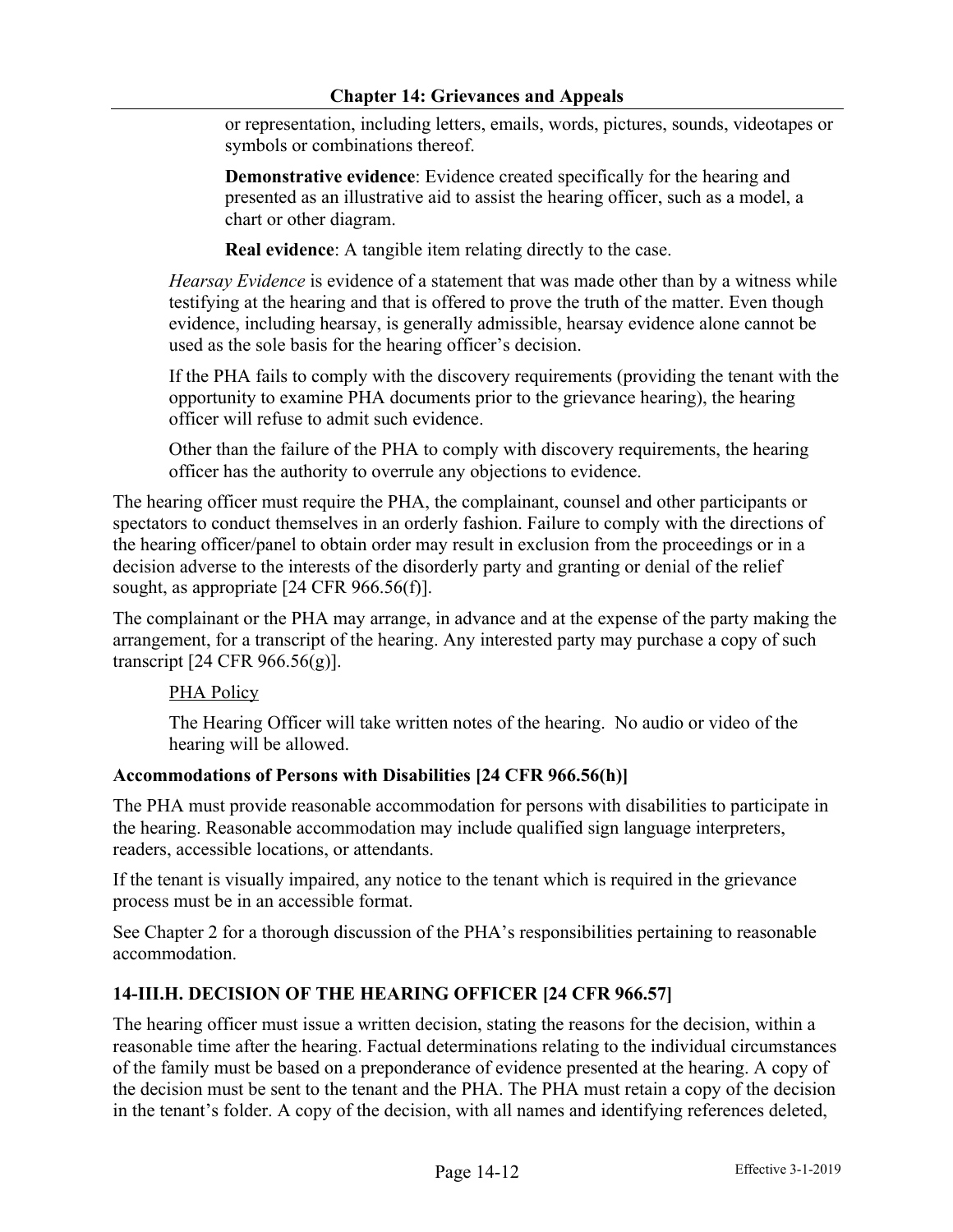must also be maintained on file by the PHA and made available for inspection by a prospective complainant, his/her representative, or the hearing officer/panel [24 CFR 966.57(a)].

### PHA Policy

In rendering a decision, the hearing officer will consider the following matters:

**PHA Notice to the Family**: The hearing officer will determine if the reasons for the PHA's decision are factually stated in the notice.

**Discovery:** The hearing officer will determine if the family was given the opportunity to examine any relevant documents in accordance with PHA policy.

**PHA Evidence to Support the PHA Decision**: The evidence consists of the facts presented. Evidence is not conclusion and it is not argument. The hearing officer will evaluate the facts to determine if they support the PHA's conclusion.

**Validity of Grounds for Termination of Tenancy (when applicable)**: The hearing officer will determine if the termination of tenancy is for one of the grounds specified in the HUD regulations and PHA policies. If the grounds for termination are not specified in the regulations or in compliance with PHA policies, then the decision of the PHA will be overturned.

The hearing officer will issue a written decision to the family and the PHA no later than 10 business days after the hearing. The report will contain the following information:

#### **Hearing information:**

Name of the complainant Date, time and place of the hearing Name of the hearing officer Name of the PHA representative(s)

Name of family representative (if any)

Names of witnesses (if any)

**Background**: A brief, impartial statement of the reason for the hearing and the date(s) on which the informal settlement was held, who held it, and a summary of the results of the informal settlement. Also includes the date the complainant requested the grievance hearing.

**Summary of the Evidence**: The hearing officer will summarize the testimony of each witness and identify any documents that a witness produced in support of his/her testimony and that are admitted into evidence.

**Findings of Fact:** The hearing officer will include all findings of fact, based on a preponderance of the evidence. *Preponderance of the evidence* is defined as evidence which is of greater weight or more convincing than the evidence which is offered in opposition to it; that is, evidence which as a whole shows that the fact sought to be proved is more probable than not. Preponderance of the evidence may not be determined by the number of witnesses, but by the greater weight of all evidence.